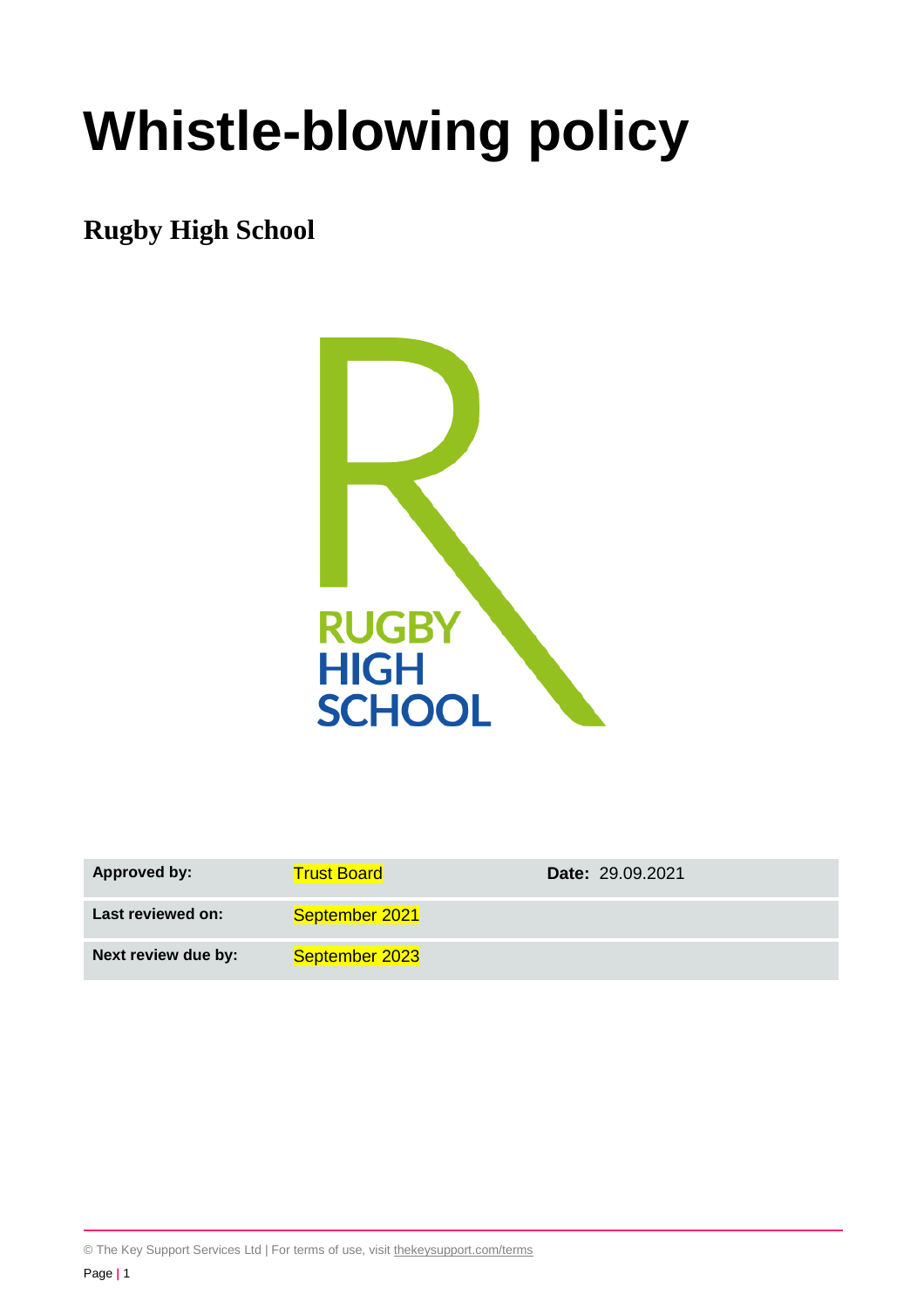#### *OUR VISION*

At Rugby High School, we set heights in our heart.

While striving for excellence for all, in all its forms, our aim as a school is to encourage our students to be ambitious and creative thinkers, to face challenges, to work together, to learn to apply and adapt their knowledge and understanding so that they are prepared and excited for the future, whatever it may bring.

Our aspiration is that all our students understand what it is to show compassion and empathy and to take responsibility as brave, independent global citizens.

Our students will move on from Rugby High School knowing how to be Resilient, Healthy and Successful.

Inspired by their curiosity and love for learning our students will leave us with a confident voice, ready to take their place, knowing that their actions have the potential to change the world.

#### **Contents**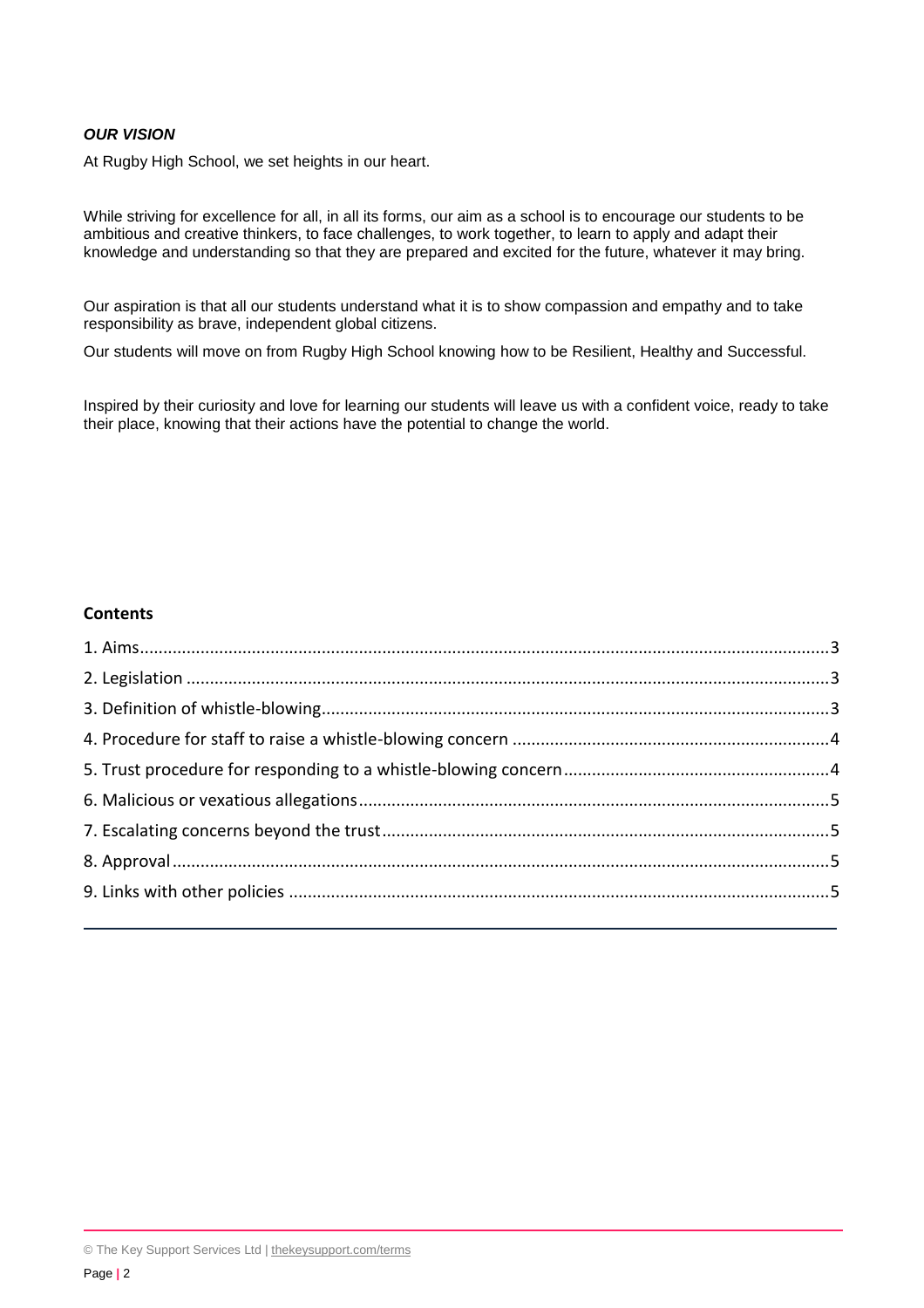# <span id="page-2-0"></span>**1. Aims**

This policy aims to:

- Encourage individuals affected to report suspected wrongdoing as soon as possible in the knowledge that their concerns will be taken seriously and investigated and that their confidentiality will be respected
- I Let all staff in the trust know how to raise concerns about potential wrongdoing in or by the trust
- Set clear procedures for how the trust will respond to such concerns
- I Let all staff know the protection available to them if they raise a whistle-blowing concern
- Assure staff that they will not be victimised for raising a legitimate concern through the steps set out in the policy even if they turn out to be mistaken (though vexatious or malicious concerns may be considered a disciplinary issue)

This policy does not form part of any employee's contract of employment and may be amended at any time. The policy applies to all employees or other workers who provide services to the trust in any capacity including self-employed consultants or contractors who provide services on a personal basis and agency workers.

# <span id="page-2-1"></span>**2. Legislation**

The requirement to have clear whistle-blowing procedures in place is set out in the [Academy Trust](https://www.gov.uk/guidance/academies-financial-handbook/academy-trust-handbook-2021)  [Handbook.](https://www.gov.uk/guidance/academies-financial-handbook/academy-trust-handbook-2021)

This policy has been written in line with the above document, as well as [government guidance on](https://www.gov.uk/whistleblowing)  [whistle-blowing.](https://www.gov.uk/whistleblowing) We also take into account the [Public Interest Disclosure Act 1998.](https://www.legislation.gov.uk/ukpga/1998/23/contents)

This policy complies with our funding agreement and articles of association.

# <span id="page-2-2"></span>**3. Definition of whistle-blowing**

Whistle-blowing covers concerns made that report wrongdoing that is "in the public interest". Examples of whistle-blowing include (but are not limited to):

- Criminal offences, such as fraud or corruption
- Pupils' or staffs' health and safety being put in danger
- Failure to comply with a legal obligation or statutory requirement
- Breaches of financial management procedures
- Attempts to cover up the above, or any other wrongdoing in the public interest
- Damage to the environment

A whistle-blower is a person who raises a genuine concern relating to the above.

Not all concerns about the trust count as whistle-blowing. For example, personal staff grievances such as bullying or harassment do not usually count as whistle-blowing. If something affects a staff member as an individual, or relates to an individual employment contract, this is likely a grievance.

When staff have a concern they should consider whether it would be better to follow our staff grievance or complaints procedures.

<sup>©</sup> The Key Support Services Ltd | [thekeysupport.com/terms](https://thekeysupport.com/terms-of-use)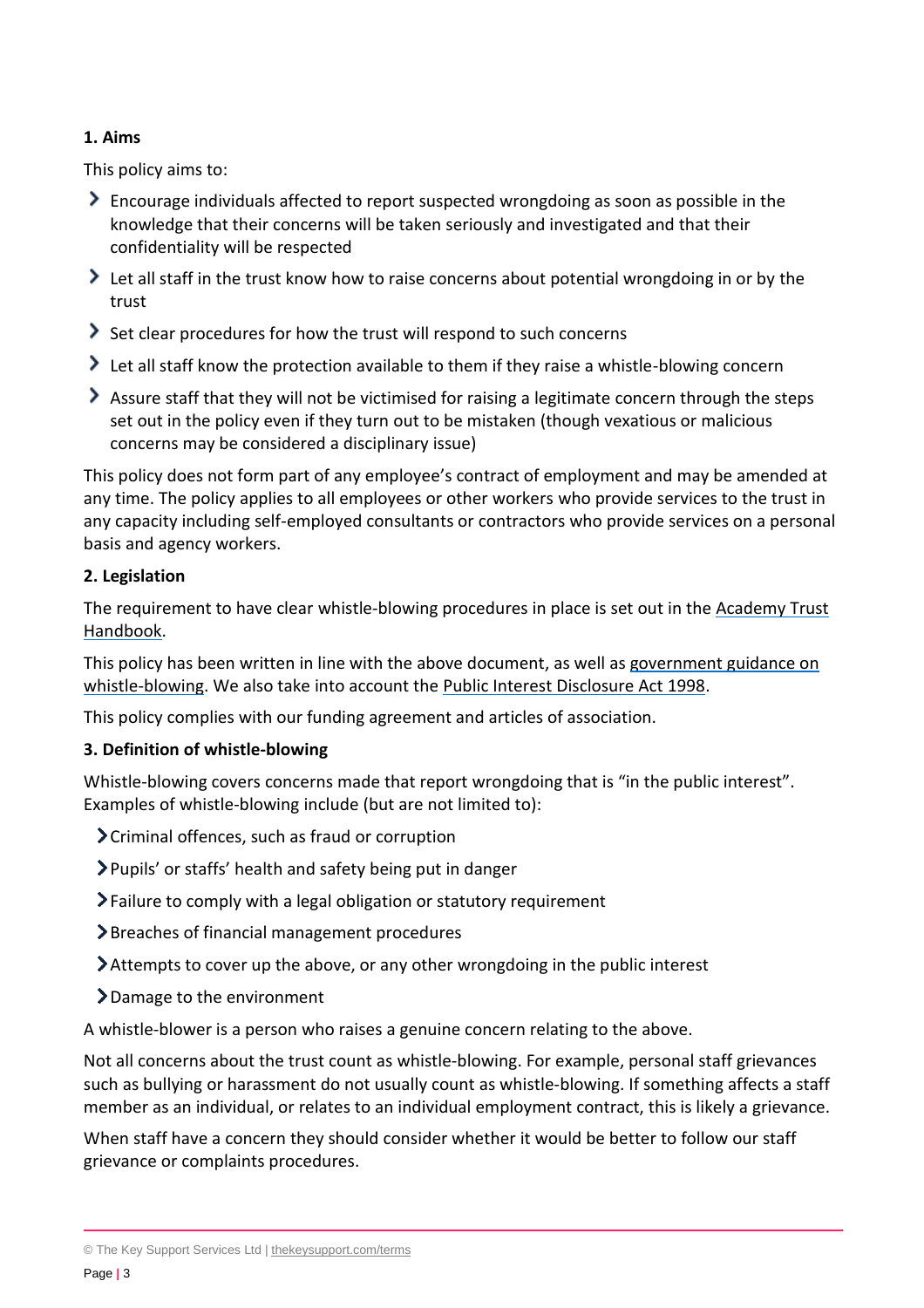Protect (formerly Public Concern at Work) has:

- $\sum$  [Further guidance](https://protect-advice.org.uk/what-is-the-difference-between-raising-a-grievance-and-whistleblowing/) on the difference between a whistle-blowing concern and a grievance that staff may find useful if unsure
- >A free and confidential [advice line](https://protect-advice.org.uk/contact-protect-advice-line/)

# <span id="page-3-0"></span>**4. Procedure for staff to raise a whistle-blowing concern**

#### **4.1 When to raise a concern**

Staff should consider the examples in section 3 when deciding whether their concern is of a whistleblowing nature. Consider whether the incident(s) was illegal, breached statutory or trust procedures, put people in danger or was an attempt to cover any such activity up.

#### **4.2 Who to report to**

Staff should report their concern to the head teacher: Mark Grady. If the concern is about the headteacher, or it is believed they may be involved in the wrongdoing in some way, the staff member should report their concern to Chair of the Board of Trustees, Peter Reaney.

#### **4.3 How to raise the concern**

Concerns should be made in writing wherever possible. They should include names of those committing wrongdoing, dates, places and as much evidence and context as possible. Staff raising a concern should also include details of any personal interest in the matter.

#### <span id="page-3-1"></span>**5. Trust procedure for responding to a whistle-blowing concern**

## **5.1 Investigating the concern**

When a concern is received by the Head Teacher/ Chair of the board of Trustees- referred to from here as the 'recipient' - they will:

- Meet with the person raising the concern within a reasonable time. The person raising the concern may be joined by a trade union or professional association representative
- Get as much detail as possible about the concern at this meeting, and record the information. If it becomes apparent the concern is not of a whistle-blowing nature, the recipient should handle the concern in line with the appropriate policy/procedure
- Reiterate, at this meeting, that they are protected from any unfair treatment or risk of dismissal as a result of raising the concern. If the concern is found to be malicious or vexatious, disciplinary action may be taken (see section 6 of this policy)
- Establish whether there is sufficient cause for concern to warrant further investigation. If there is:
	- $\circ$  The recipient should then arrange a further investigation into the matter, involving the head teacher or chair of the board of trustees, if appropriate. In some cases, they may need to bring in an external, independent body to investigate. In other cases, they may need to report the matter to the police